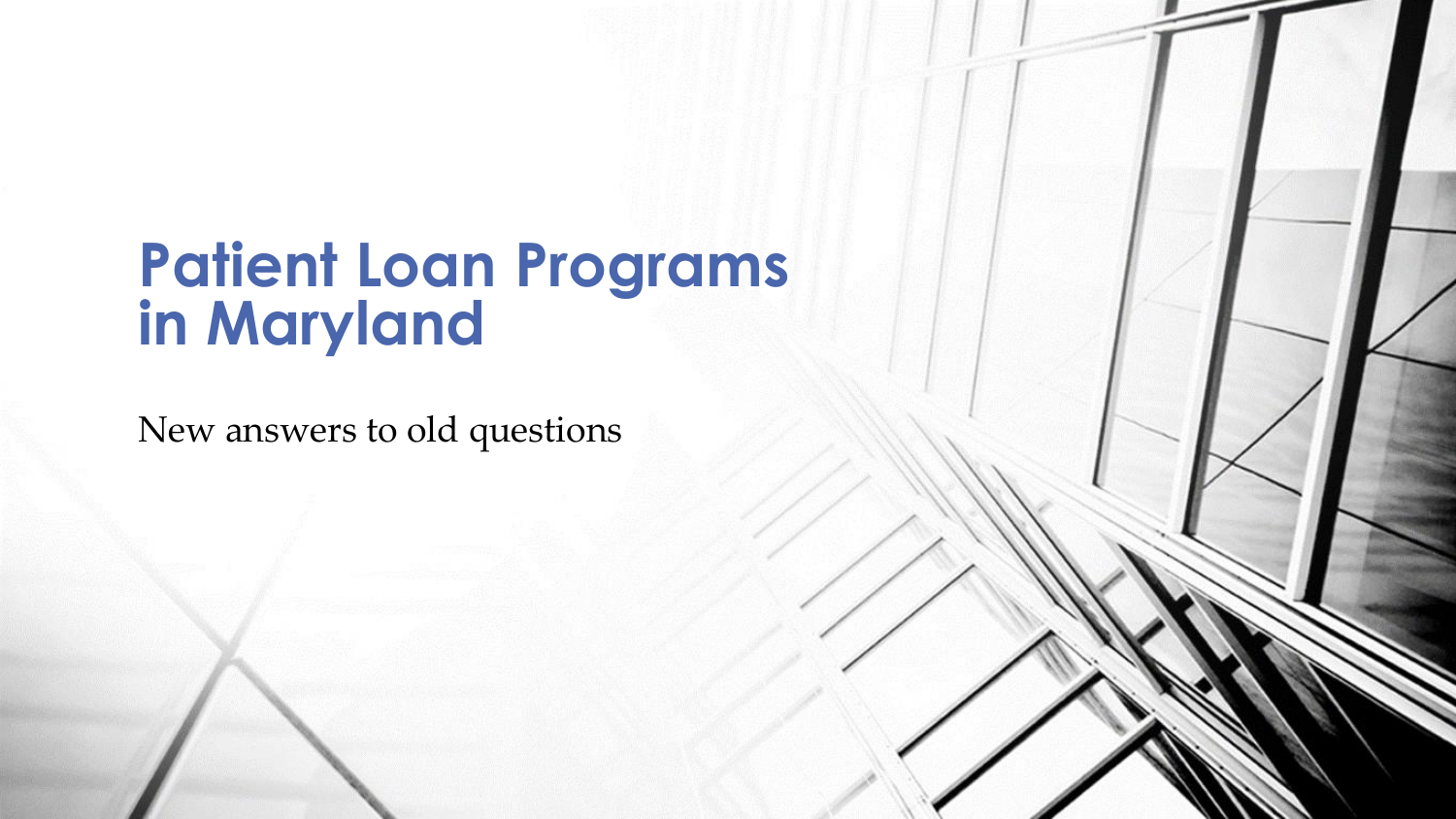## **Does self-pay really matter?**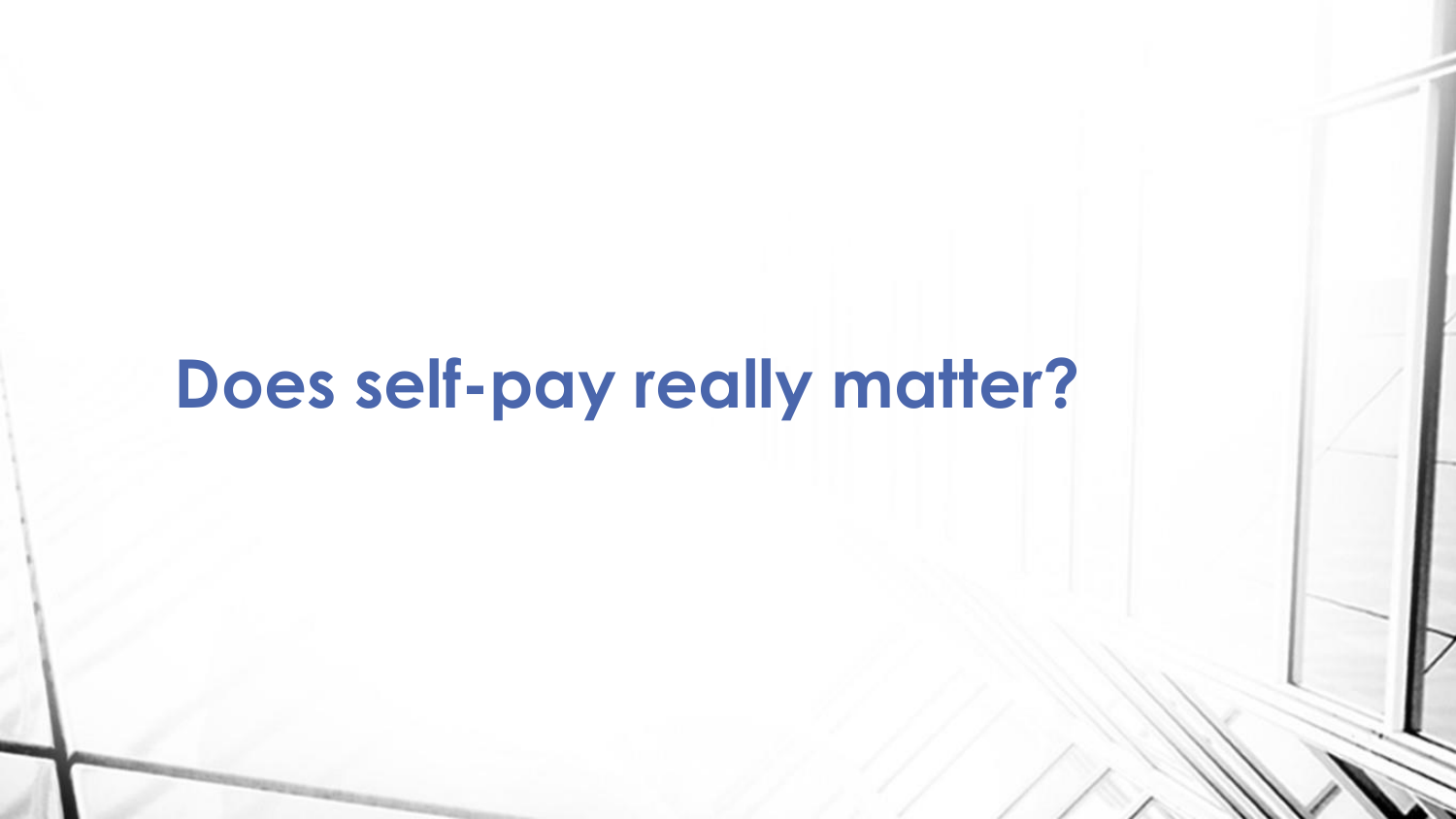d kick your ass. Th I'm going to the TV Listen Sonny. If I get a call from a collector, I'm gonna come down there and kick your ass. Then station and tell'em what kinda business your running!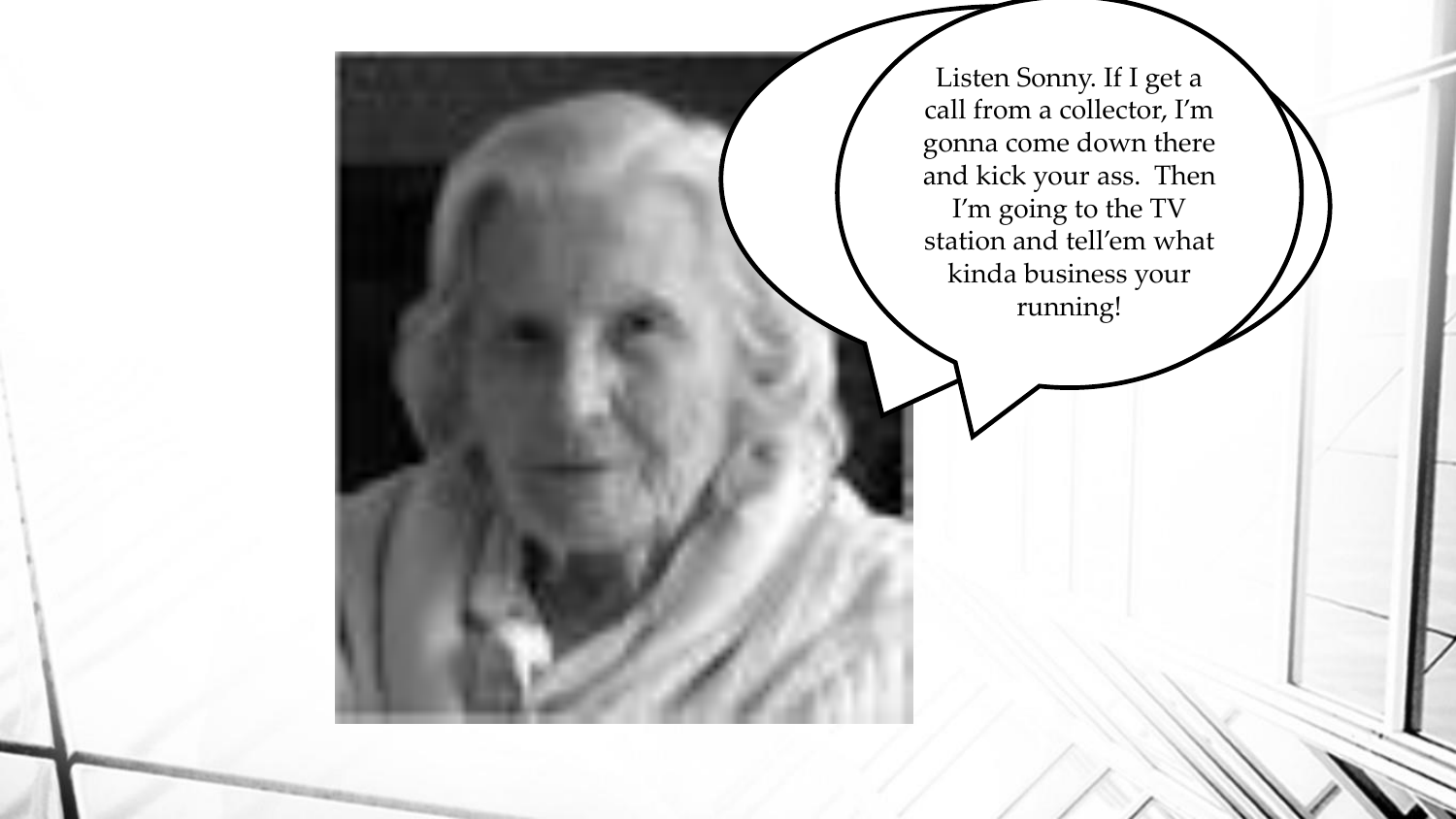### **Not your mama's self-pay**

- Kaiser Family Foundation reports the average annual out-of-pocket costs per patient rose almost 230 percent between 2006 and 2015
- CMS estimates that in 2016, consumers spent \$352.5 billion out-of-pocket on healthcare
- According to Forbes, inpatient deductible amounts increased 86% from 2009 to 2013
- A recent Federal Reserve report found that 46% of Americans would struggle to meet an emergency expense of \$400
- The latest statistics reveal that patients' out-of-pocket payments now make up 30% of hospital revenues.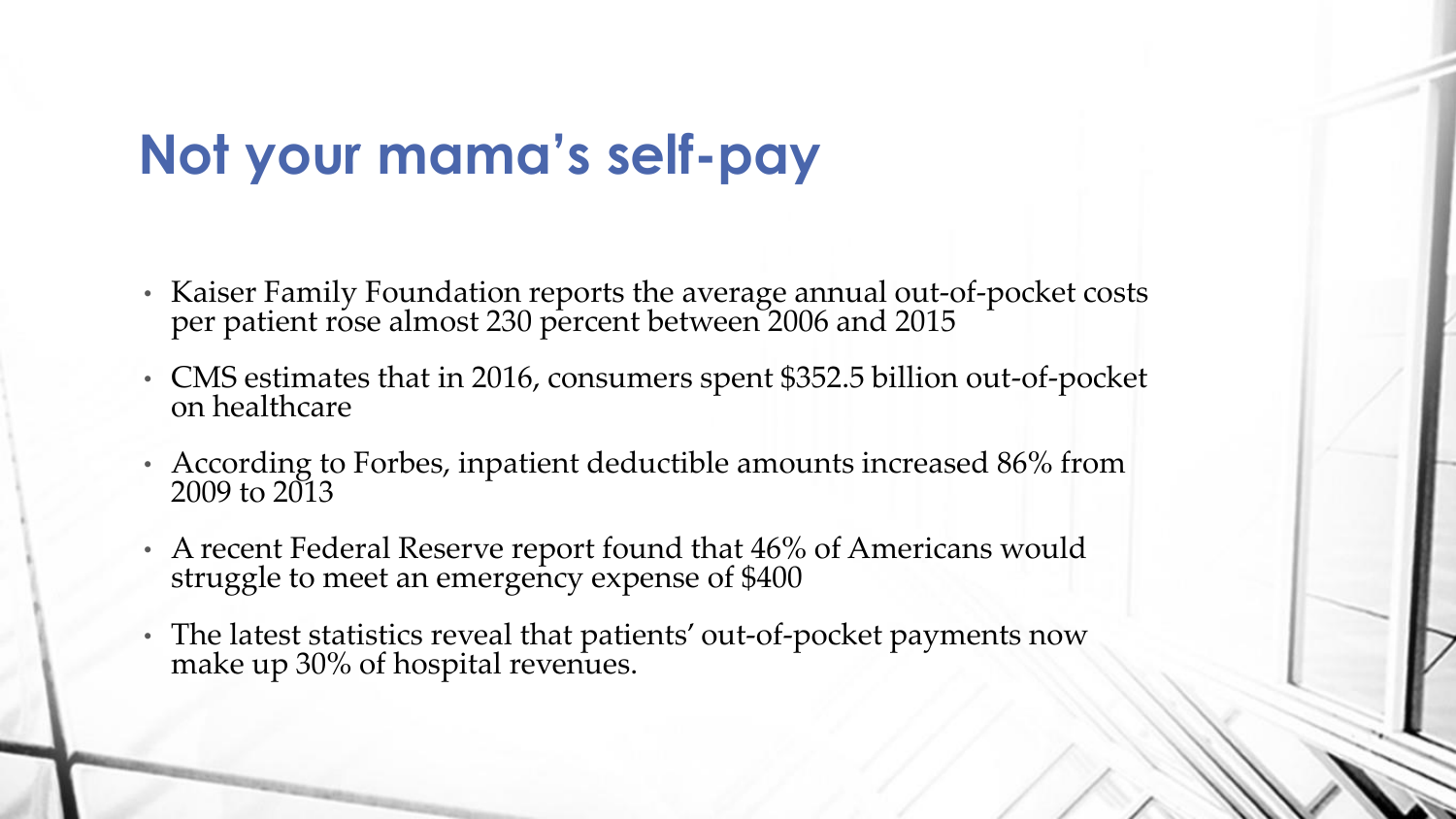## **Are Patient Loan Programs legal in Maryland?**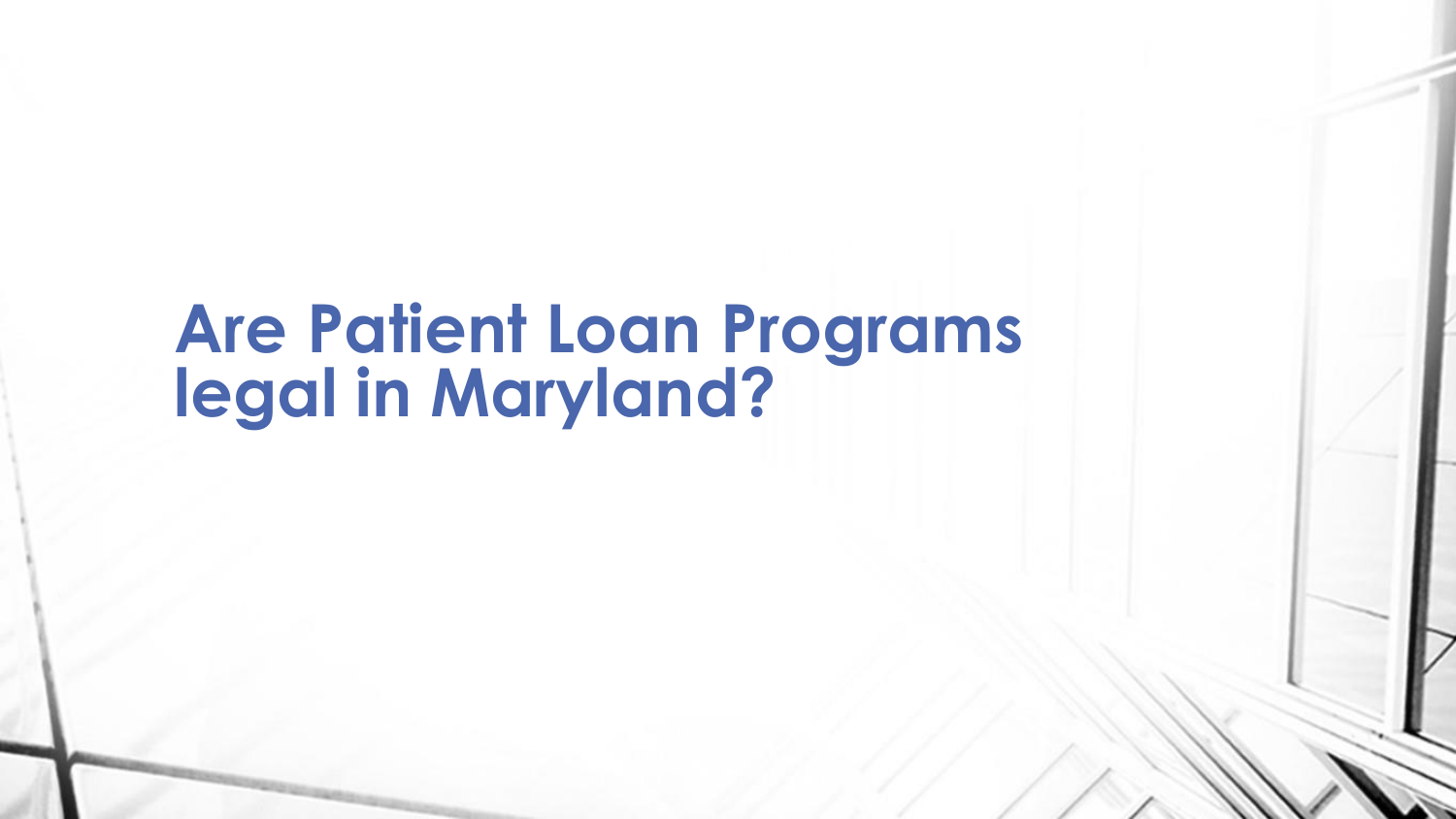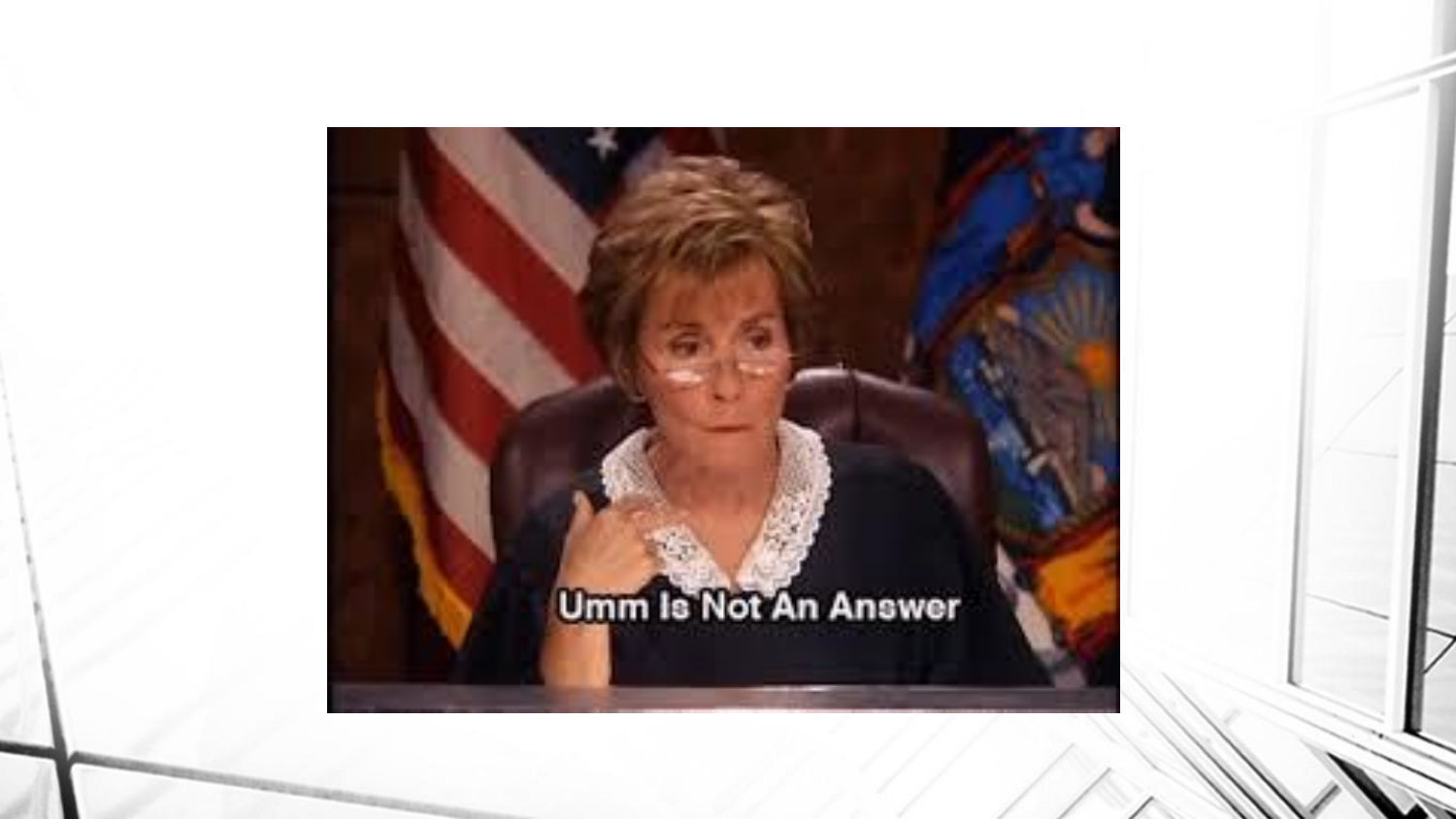#### **History of Maryland Patient Loan Programs**

Nationally, about 20% of facilities offer Patient Loan Programs

- **Prior to 2016 not permitted by the Health Services Cost Review** Commission (HSCRC)
- Holy Cross Health's Pilot experience
- Recent developments in Patient Loan Programs for Maryland Hospitals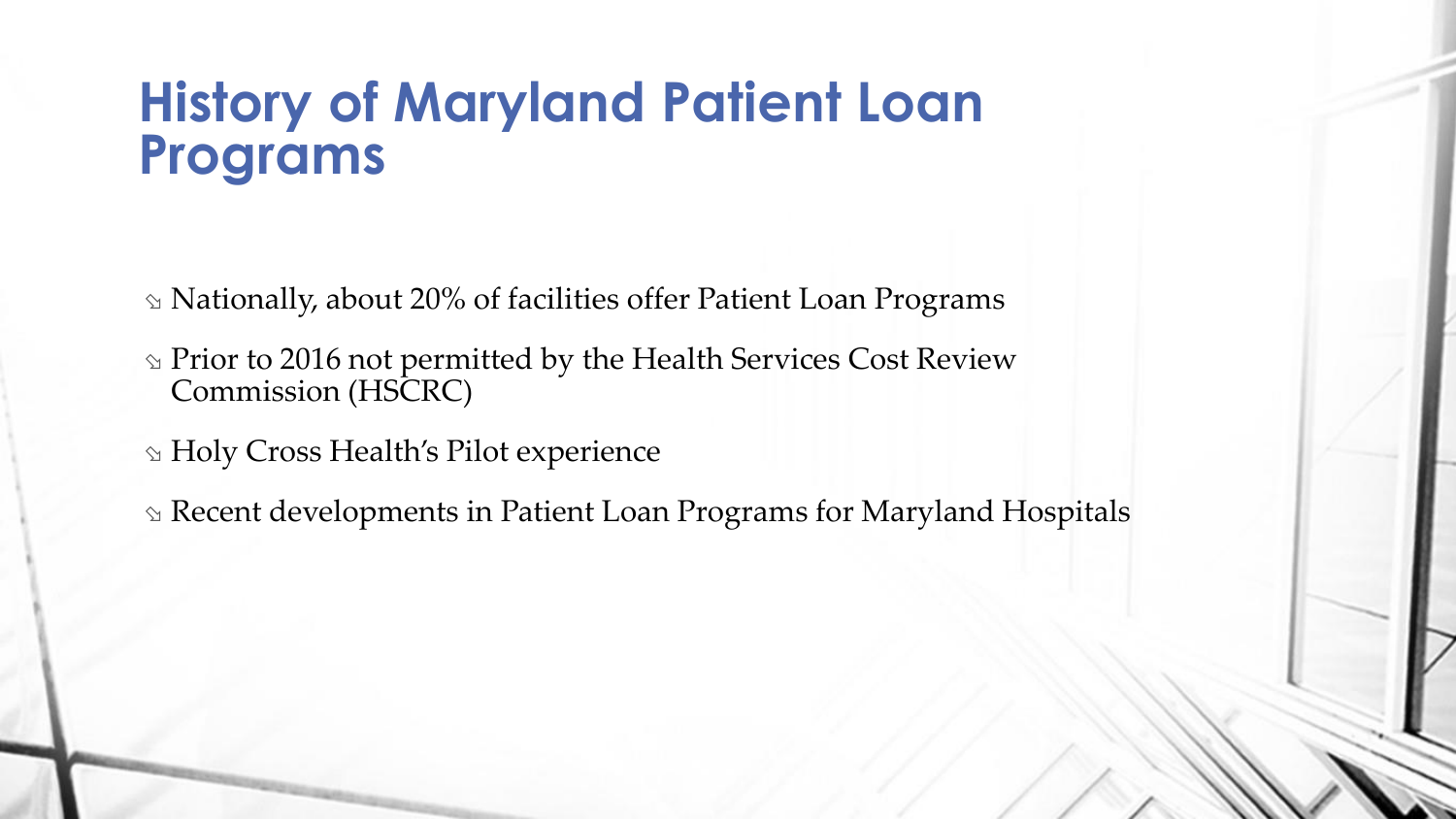### **Holy Cross/Anne Arundel Pilot Application**

November 2015 through February 2016

 $A \rightarrow M$ arch 8, 2016 a one year pilot approved by HSCRC

 $\sqrt{\frac{1}{10}}$  Collect 5 data elements

 $\mathcal N$  Have all printed materials pre-approved

 $\mathscr N$  Have the vendor pre-approved

<sup>⊕</sup> HCH pilot delayed until July 1, 2016

⊕ March 2017 and October 2017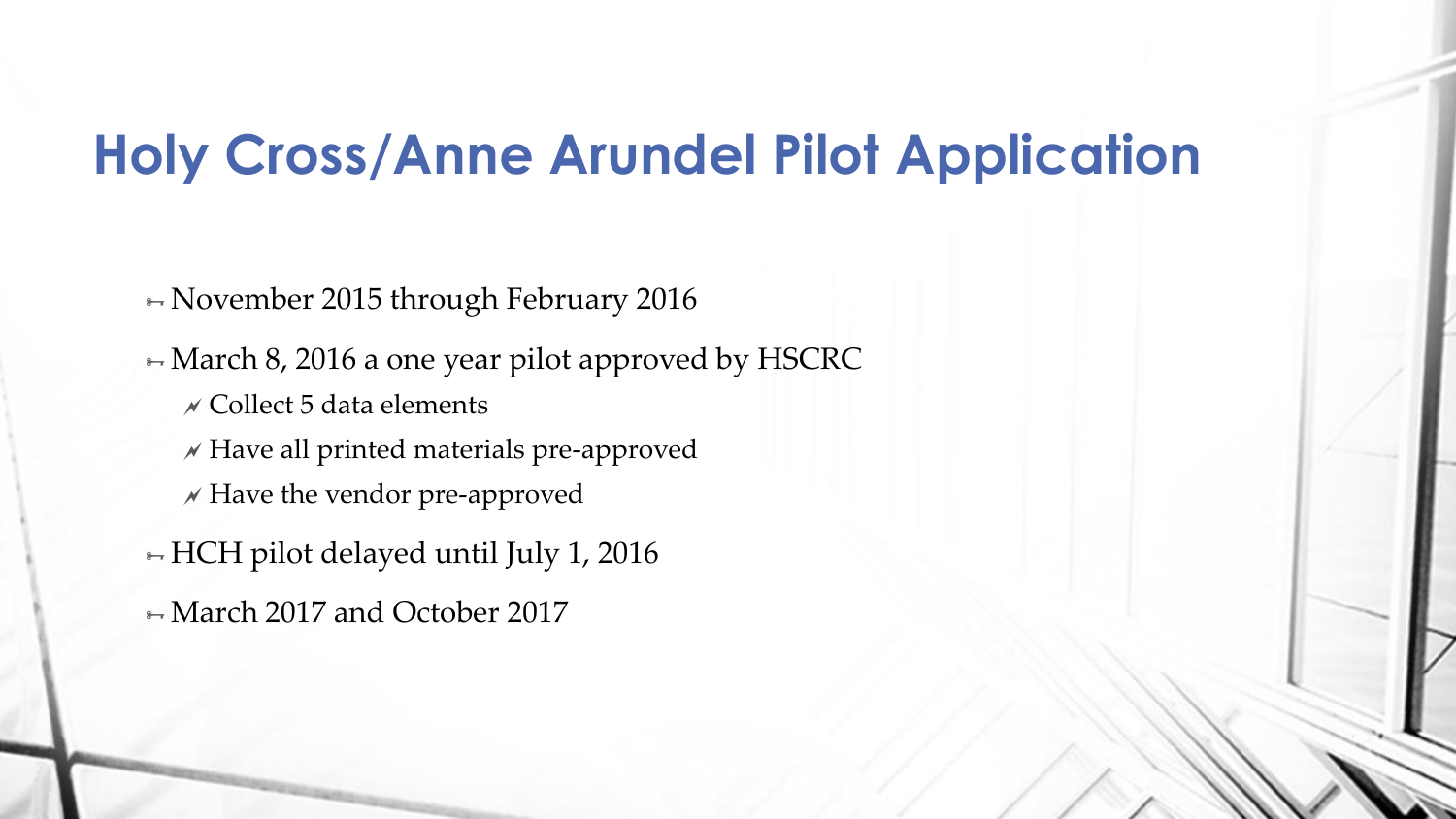# **What is a Patient Loan Program?**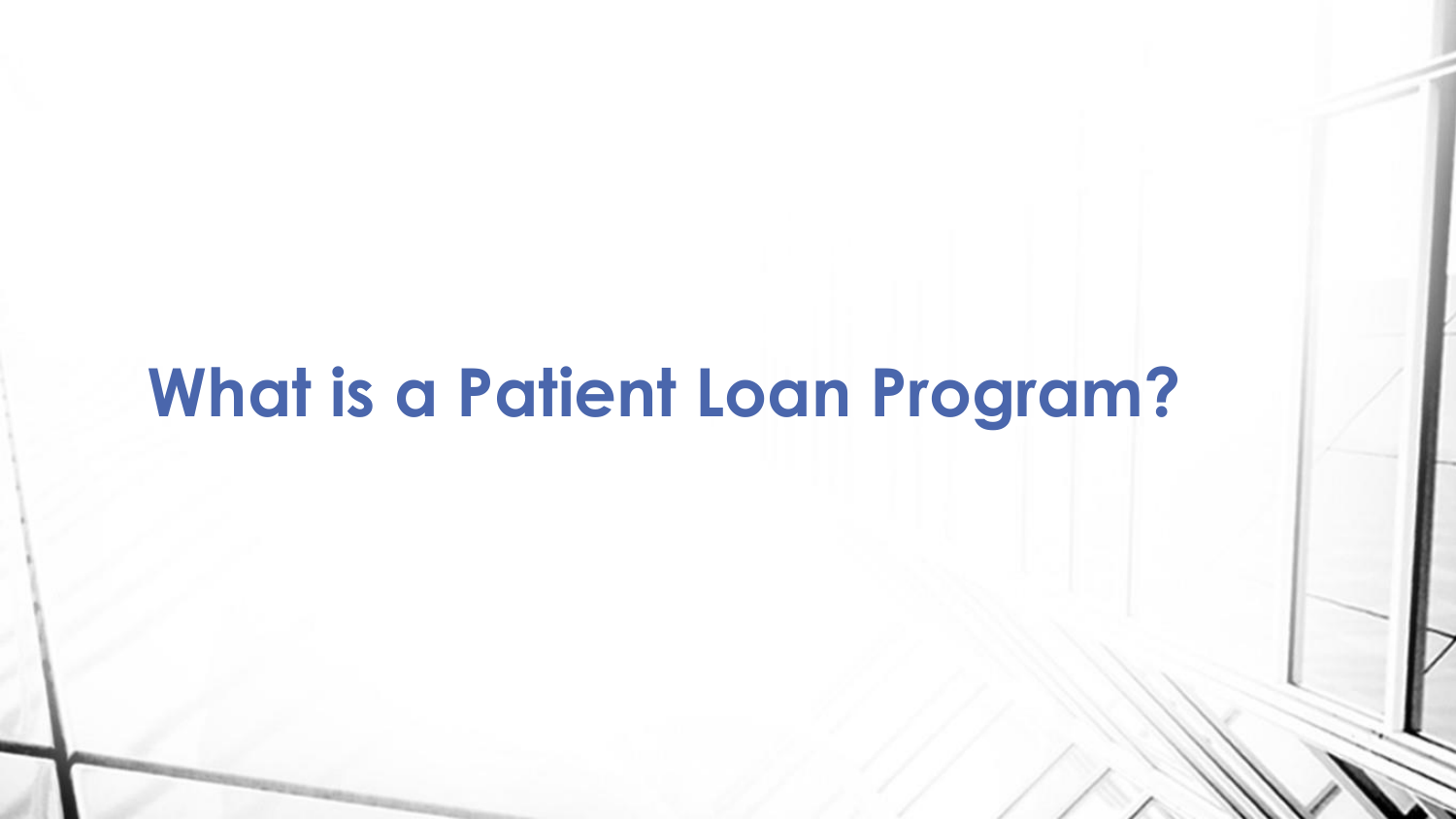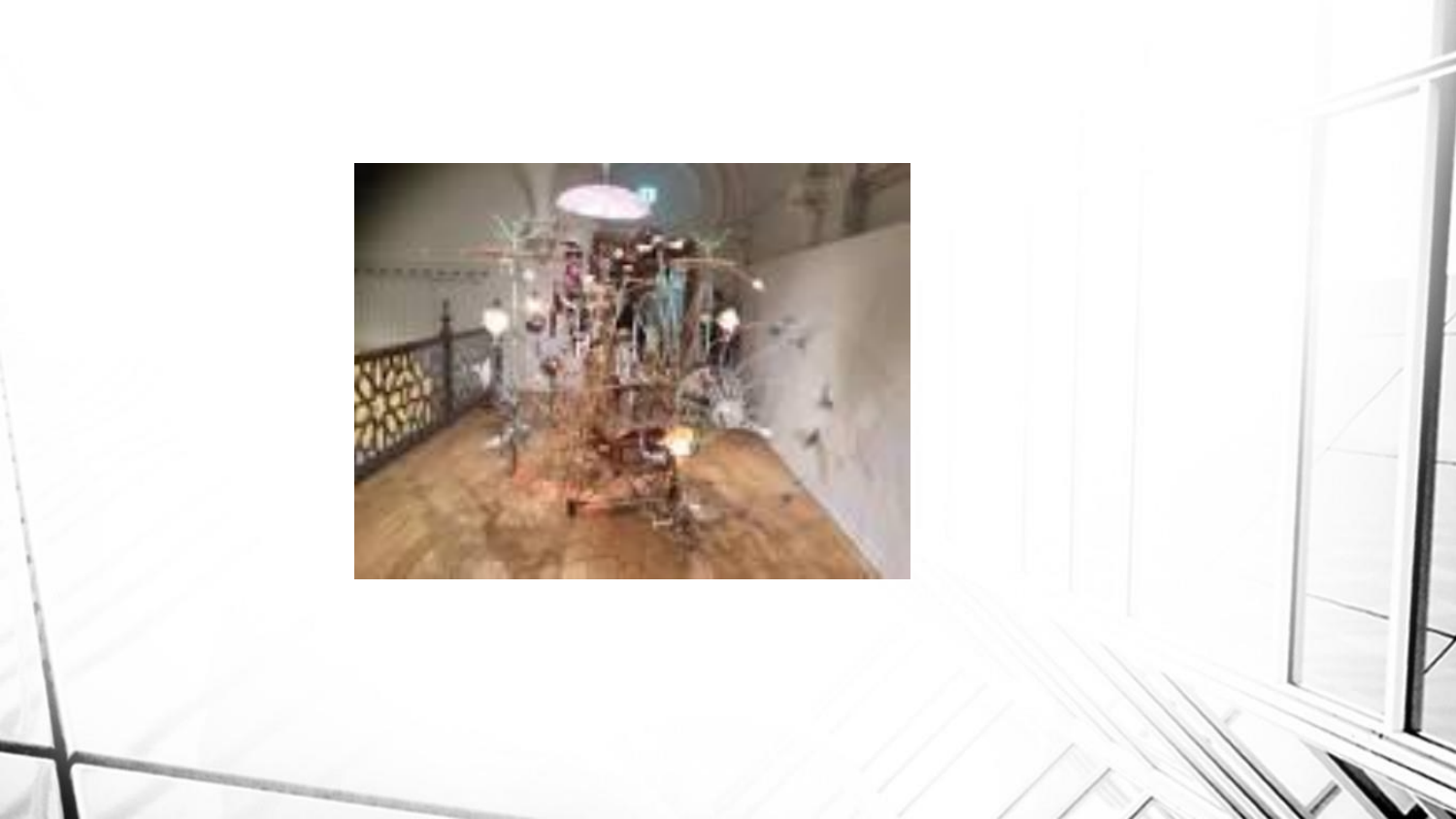#### **Another Arrow in the Revenue Cycle Quiver**

Reduce bad debt

**W** Get out of the time payment business

 $\bullet$  Gives patients an option in the current healthcare environment

Lower A/R days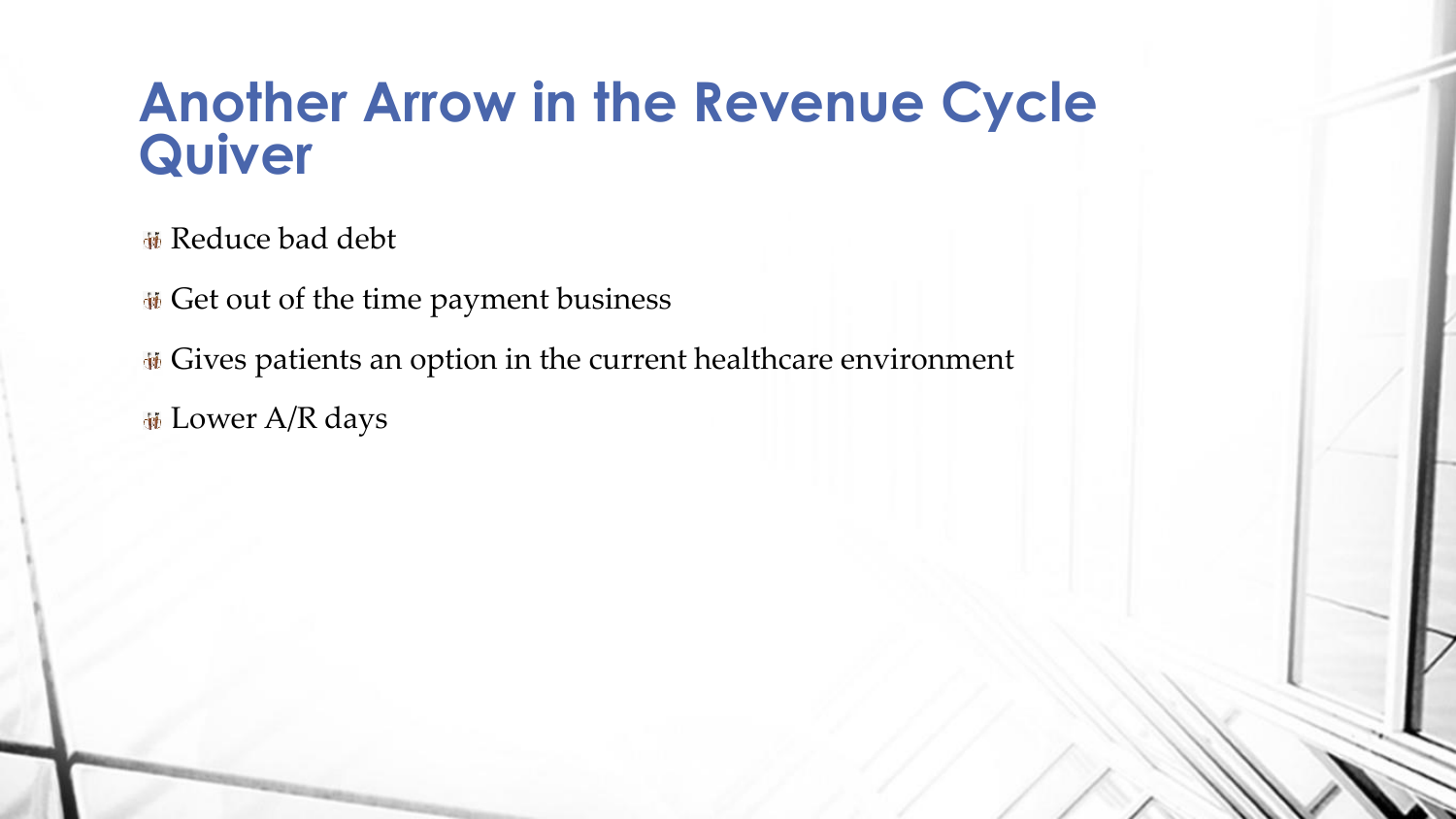## **How the a program works**

- Patient enrolls
- Once the patient makes their first payment, program sends hospital the account amount minus the fee

| Patient<br>Interest<br>$0\%$ | Payment<br><b>Months</b>         |     | а п | 1 <sub>Q</sub> | 24  | $\sim$ $\sim$ | 36  | $\sqrt{2}$ | 48  | 54  | DU  |
|------------------------------|----------------------------------|-----|-----|----------------|-----|---------------|-----|------------|-----|-----|-----|
|                              | $\mathbf{H}$<br>Funded<br>Amount | 96% | 94% | 91%            | 88% | 86%           | 84% | 81%        | 79% | 77% | 75% |

- Hospital posts the cash and relieves the A/R
- If the patient defaults on payment, account is written off to bad debt without returning to the A/R and the hospital pays back the unpaid portion of the account
- Default rates vary from 6% to 20%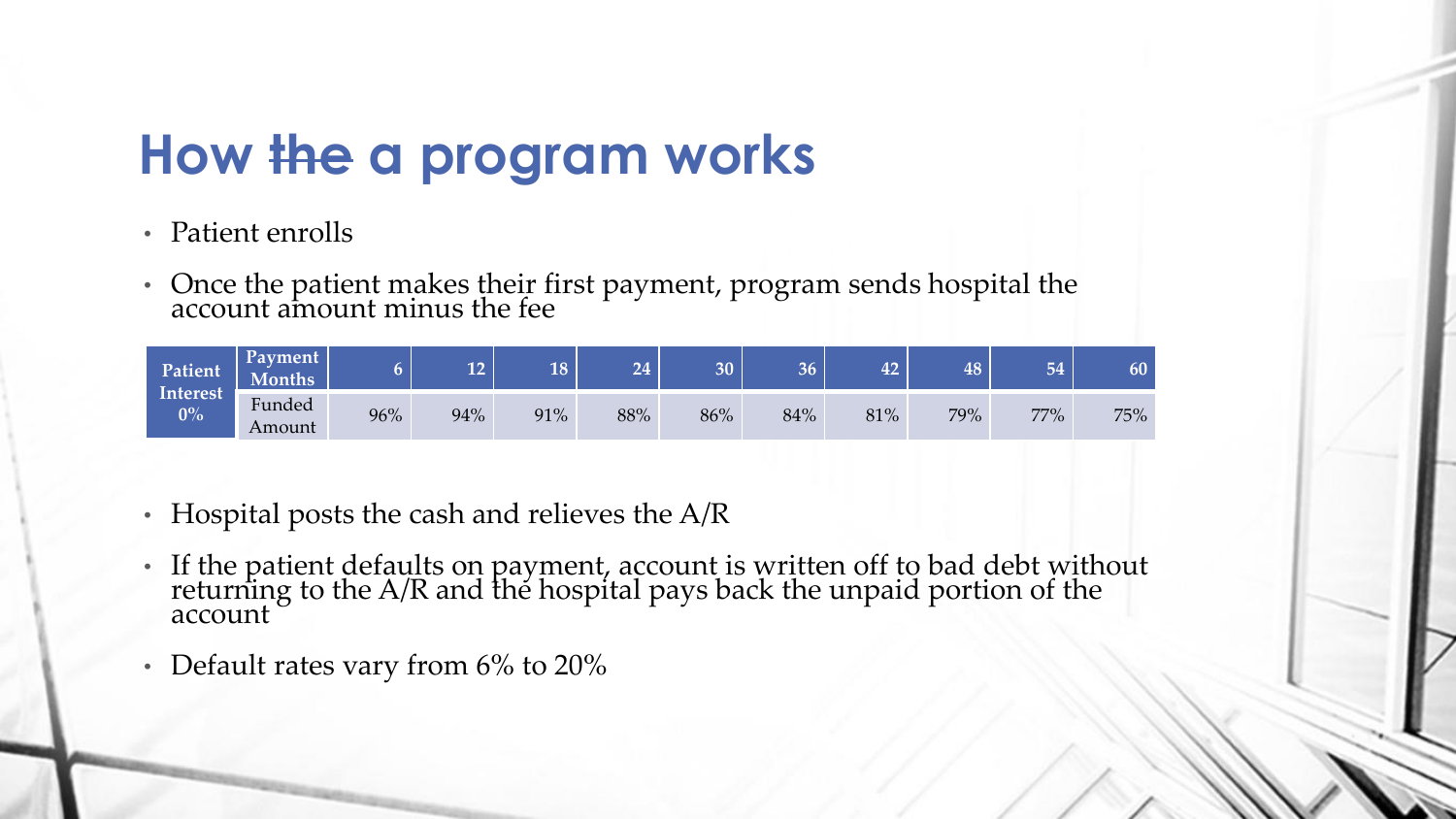## **Things to Consider**

- People who are going to hate you
	- Accounting
	- Early Out Agency
- How do you report Point of Services collection?
- Composition of your self-pay receivable
- Synchronicity